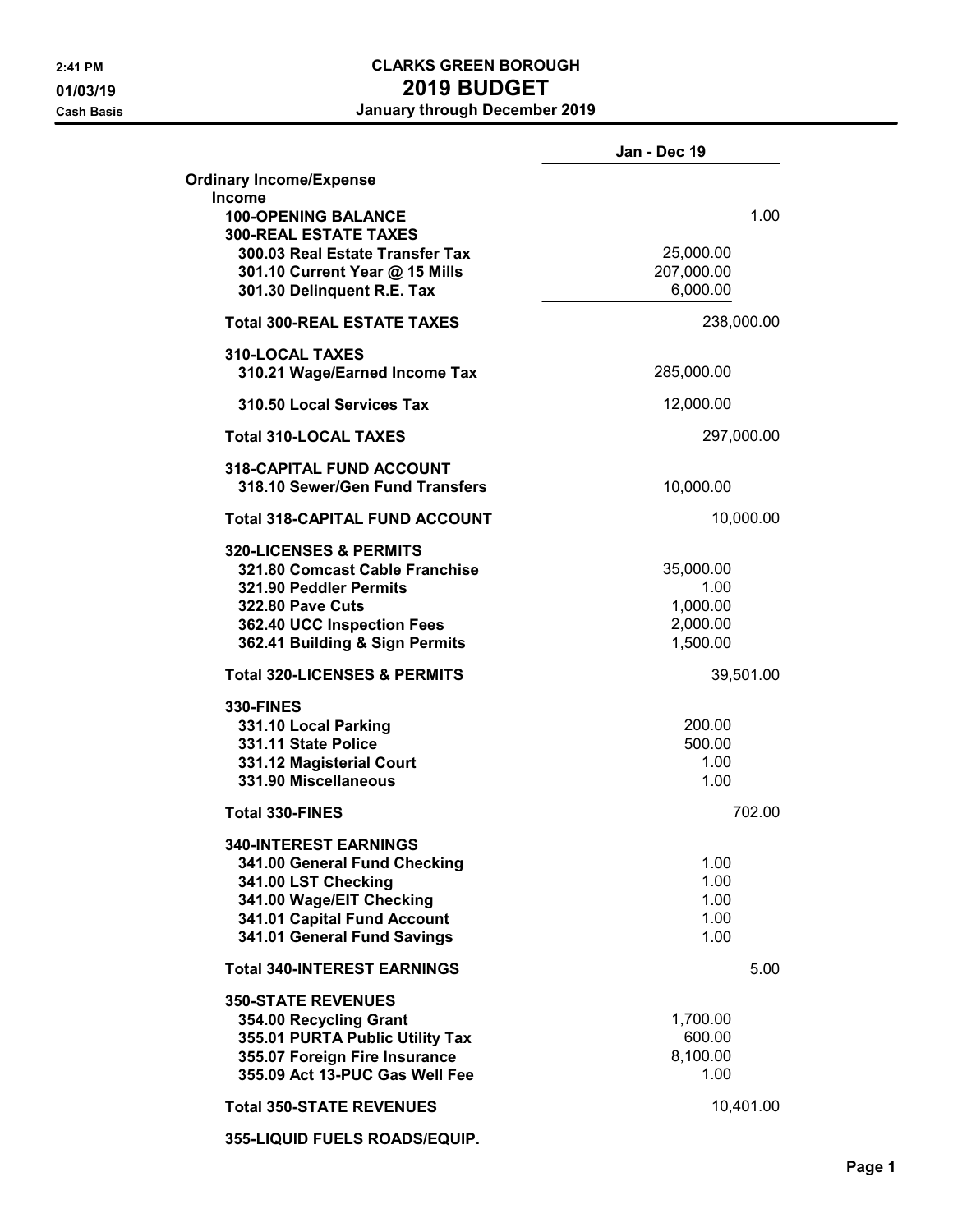|                                                                                                                                                                                                                                                                                                                           | Jan - Dec 19                                                                                      |
|---------------------------------------------------------------------------------------------------------------------------------------------------------------------------------------------------------------------------------------------------------------------------------------------------------------------------|---------------------------------------------------------------------------------------------------|
| 341.00 Interest State Account<br>355.01 Open Bal. State Funds<br>355.02 State Allotment @ 20%<br>355.02 State Allotment @ 80%<br>355.90 Miscellaneous                                                                                                                                                                     | 1.00<br>61,000.00<br>9,892.42<br>39,569.66<br>1.00                                                |
| Total 355-LIQUID FUELS ROADS/EQUIP.                                                                                                                                                                                                                                                                                       | 110,464.08                                                                                        |
| 361-GENERAL GOVT.<br>361.30 Zoning/Subdivision Fee<br>361.50 Sale Maps, Codes, etc.<br>361.90 Miscellaneous                                                                                                                                                                                                               | 1.00<br>1.00<br>1.00                                                                              |
| <b>Total 361-GENERAL GOVT.</b>                                                                                                                                                                                                                                                                                            | 3.00                                                                                              |
| <b>364-SEWER/SANITATION</b><br>341.00 Interest Sewer Checking<br>341.01 Interest Sewer Savings<br>341.02 Interest Sewer CD<br>364.00 Opening Balance<br>364.10 Sewer Use Charges<br>364.11 Sewer Tap Fees<br>364.12 Pass thru Paymt-SAT<br>364.90 Miscellaneous                                                           | 1.00<br>1.00<br>3,000.00<br>1.00<br>398,000.00<br>1.00<br>433.20<br>1.00                          |
| <b>Total 364-SEWER/SANITATION</b>                                                                                                                                                                                                                                                                                         | 401,438.20                                                                                        |
| <b>380-OTHER REVENUE</b><br>383.90 Miscellaneous/Petty Cash<br>385.00 Refund prior yr.expense<br>386.00 Mayor's Community Fund<br>387.00 Contributions<br>388.00 Mayor WT Memorial                                                                                                                                        | 1.00<br>1.00<br>1.00<br>1.00<br>1.00                                                              |
| <b>Total 380-OTHER REVENUE</b>                                                                                                                                                                                                                                                                                            | 5.00                                                                                              |
| <b>Total Income</b>                                                                                                                                                                                                                                                                                                       | 1,107,520.28                                                                                      |
| Gross Profit                                                                                                                                                                                                                                                                                                              | 1,107,520.28                                                                                      |
| <b>Expense</b><br><b>400-GENERAL ADMIN./FINANCE</b><br>400.11 Council/Mayor Salaries<br>400.20 Office Supplies<br>400.31 Employee Medical Exams<br>400.32 Postage/General Office<br>400.33 Travel Expense<br>400.34 Newsletter/Printing<br>400.35 Advertising<br>400.36 Education<br>400.54 Contributions<br>400.54 AAJRB | 14,400.00<br>2,000.00<br>100.00<br>500.00<br>100.00<br>1,500.00<br>2,000.00<br>100.00<br>5,000.00 |
| 400.54 Abington Comm. Library<br>400.54 Abington Little League<br>400.54 Abington Senior Center                                                                                                                                                                                                                           | 2,000.00<br>200.00<br>500.00                                                                      |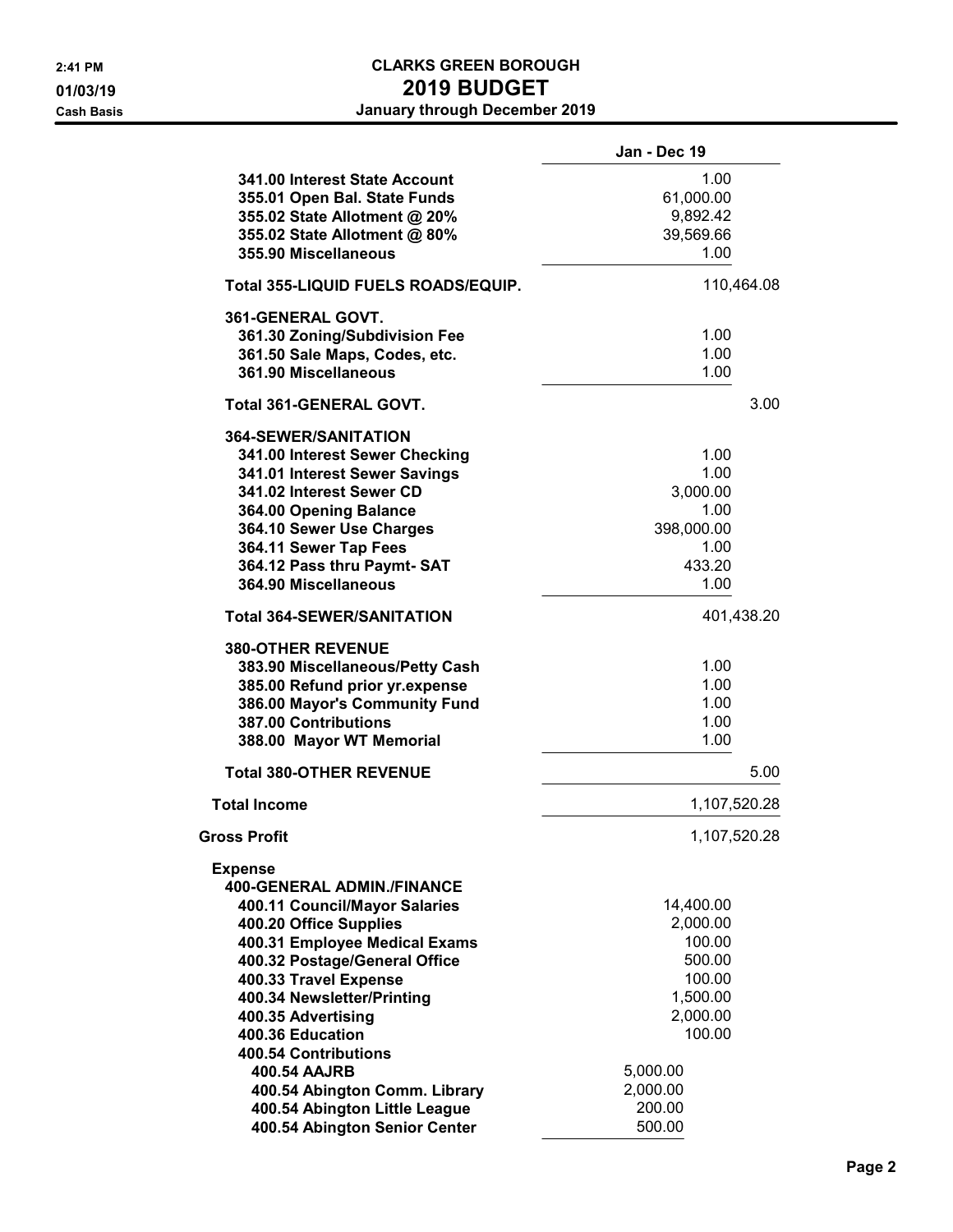|                                                                                                                                                                                                                                                | Jan - Dec 19                                                                                   |
|------------------------------------------------------------------------------------------------------------------------------------------------------------------------------------------------------------------------------------------------|------------------------------------------------------------------------------------------------|
| <b>Total 400.54 Contributions</b>                                                                                                                                                                                                              | 7,700.00                                                                                       |
| 400.90 Miscellaneous<br>402.11 Auditor Fees<br>403.11 R.E. Tax Coll. Expenses                                                                                                                                                                  | 500.00<br>7,100.00                                                                             |
| 403.11 R.E. Tax Collector Wages<br>403.12 R.E. Tax Coll. Exp.Other<br>403.30 Postage                                                                                                                                                           | 6,000.00<br>1,000.00<br>400.00                                                                 |
| Total 403.11 R.E. Tax Coll. Expenses                                                                                                                                                                                                           | 7,400.00                                                                                       |
| 403.14 Office Wages<br>403.15 Dental Insurance<br>403.15 Health Insurance<br>403.15 Vision Insurance<br>403.42 Membership/Subscriptions                                                                                                        | 43,000.00<br>1,000.00<br>23,000.00<br>200.00                                                   |
| 403.42 ACOG Dues<br>403.42 Membership/Subs. - Other<br><b>403.42 PSAB Dues</b><br><b>403.42 PSAB Subscriptions</b><br><b>403.42 SAPA Dues</b><br><b>403.43 LCAB Dues</b><br>403.90 Miscellaneous                                               | 200.00<br>565.00<br>425.00<br>200.00<br>2,000.00<br>75.00<br>100.00                            |
| Total 403.42 Membership/Subscriptio                                                                                                                                                                                                            | 3,565.00                                                                                       |
| 403.45 Service Contracts<br>403.45 Ordinance Codification<br>403.45 QB Payroll Updates<br>403.45 QuickBooks Support Plan<br>403.45 Service Contract - Other                                                                                    | 600.00<br>500.00<br>1,000.00<br>150.00                                                         |
| <b>Total 403.45 Service Contracts</b>                                                                                                                                                                                                          | 2,250.00                                                                                       |
| 404.31 Solicitor                                                                                                                                                                                                                               | 13,000.00                                                                                      |
| 408.31 Engineering Fees<br>414.00 Planning & Zoning<br>414.13 Zoning Officer Wages<br>414.31 Legal Fees<br>414.32 Postage<br>414.34 Advertising<br>414.90 Miscellaneous                                                                        | 20,000.00<br>5,000.00<br>2,500.00<br>100.00<br>300.00<br>1,200.00                              |
| <b>Total 414.00 Planning &amp; Zoning</b>                                                                                                                                                                                                      | 9,100.00                                                                                       |
| 430.11 DPW Wages                                                                                                                                                                                                                               | 122,000.00                                                                                     |
| 430.18 DPW Overtime<br>455.00 Shade Tree Commission<br>486.35 Property & Liability Ins<br>486.36 Surety/Fidelity Bonds<br>486.37 Workers' Compensation<br>487.16 Employee SEP/IRA<br>487.16 FICA/Medicare-Borough<br>487.16 Unemployment Comp. | 5,000.00<br>1,400.00<br>11,339.00<br>1,075.00<br>7,916.00<br>6,000.00<br>14,000.00<br>3,500.00 |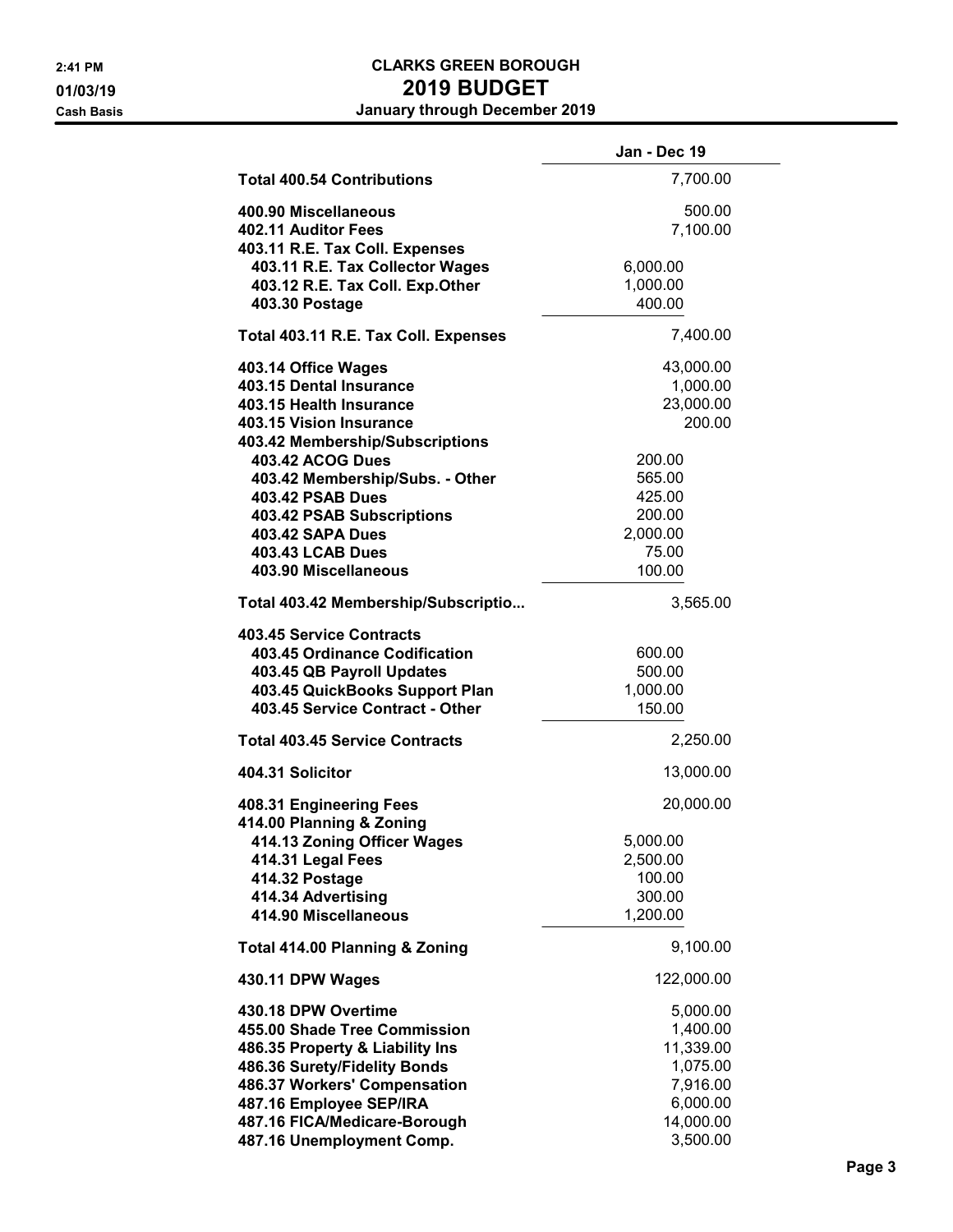|                                             | Jan - Dec 19 |
|---------------------------------------------|--------------|
| 492.00 Transfer to Capital Fund             | 10,000.00    |
| <b>Total 400-GENERAL ADMIN./FINANCE</b>     | 340,745.00   |
| <b>409-BUILDINGS &amp; GROUNDS</b>          |              |
| 409.20 Building Supplies                    | 200.00       |
| 409.21 Computer Services                    | 2,000.00     |
| 409.24 Water Cooler                         | 150.00       |
| 409.25 Building Repair/Maint.               | 4,000.00     |
| 409.26 Landscaping                          | 1,000.00     |
| 409.27 Office Equipment Repair              | 1,000.00     |
|                                             |              |
| 409.31 BIU Inspection Payments              | 2,000.00     |
| 409.32 Phone/Internet Service               | 4,000.00     |
| 409.33 Water                                | 500.00       |
| 409.34 Gas Service                          | 3,000.00     |
| 409.35 Sewer                                | 568.00       |
| 409.36 Electricity                          | 3,000.00     |
| 409.37 Copier Service Contract              | 600.00       |
| 409.44 Boro. Bldg. Cleaning                 | 2,500.00     |
| 409.62 HVAC Repairs                         | 350.00       |
| 409.70 Equipment Purchase                   | 2,000.00     |
| 409.90 Miscellaneous                        | 100.00       |
| 409.91 HVAC Maint. Contract                 | 1,000.00     |
| 409.92 Website Maintenance                  | 1,000.00     |
| <b>Total 409-BUILDINGS &amp; GROUNDS</b>    | 28,968.00    |
| 410-SAFETY                                  |              |
| 410.13 Police Contract                      | 83,010.00    |
| 410.22 Crosswalk Painting                   | 500.00       |
| 410.37 Signs & Posts                        | 500.00       |
| 410.90 Miscellaneous                        | 300.00       |
|                                             |              |
| 411.35 C.S. Fire/Ambulance W.C.             | 6,200.00     |
| 411.36 Fire Hydrant Service                 | 6,000.00     |
| 411.45 C.S. Fire Co. Contract               | 14,000.00    |
| 411.54 Foreign Fire Insurance               | 8,100.00     |
| 433.00 Traffic Control Devices              |              |
| 433.01 Traffic Signal Elec.                 | 400.00       |
| 433.02 OLP School Lights                    | 600.00       |
| 433.36 Traffic Signal Repair                | 2,000.00     |
| <b>Total 433.00 Traffic Control Devices</b> | 3,000.00     |
| 434.00 Street Lights                        |              |
| 434.01 Masonic Lodge Elec.                  | 200.00       |
| 434.02 Street Lights Elec.                  | 18,000.00    |
| <b>Total 434.00 Street Lights</b>           | 18,200.00    |
| <b>Total 410-SAFETY</b>                     | 139,810.00   |
| <b>426-REFUSE &amp; RECYCLING</b>           |              |
| 426.21 Leaf Bags                            | 4,000.00     |
| 426.50 Mayor's Recycling Event              | 1,000.00     |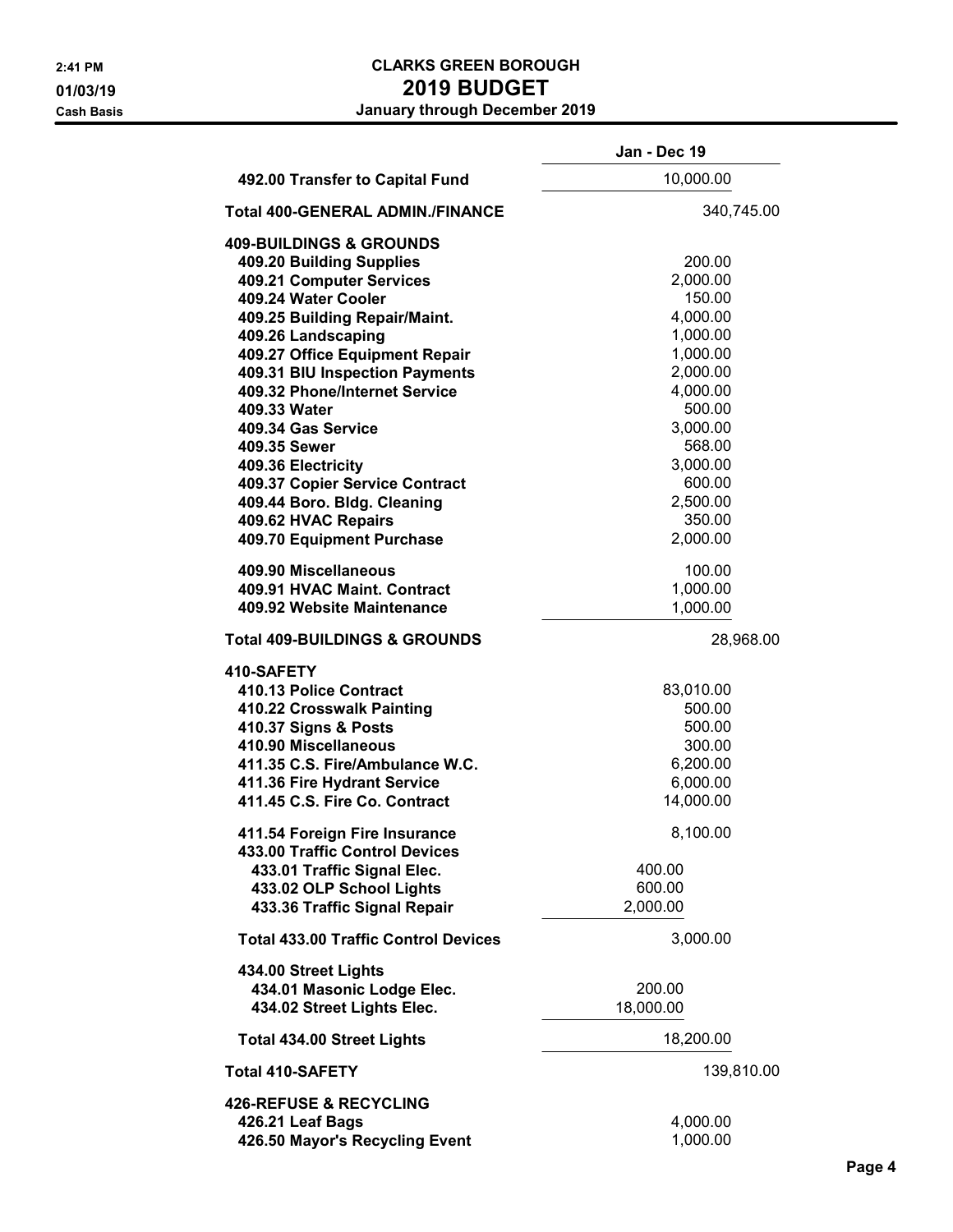|                                                             | Jan - Dec 19        |
|-------------------------------------------------------------|---------------------|
| 426.90 Miscellaneous                                        | 1.00                |
| <b>Total 426-REFUSE &amp; RECYCLING</b>                     | 5,001.00            |
| <b>429-PUBLIC WORKS - SEWER</b>                             |                     |
| 429.00 Sewer Repair/Maintenance                             | 100,000.00          |
| 429.01 Inhouse Sewer Billing                                | 2,500.00            |
| 429.02 Sewer Authority Rental                               | 267,882.00          |
| 429.04 Pass-Thru Fee-Waverly                                | 10,000.00           |
| 429.05 Pass-Thru Fee-C.S. Boro.                             | 830.00              |
| 429.06 Flow Meters                                          | 6,000.00            |
| 429.31 Legal Fees                                           | 2,000.00            |
| 429.32 Postage                                              | 400.00              |
| 429.34 Advertising                                          | 1,000.00            |
| 429.38 Equipment Rental                                     | 500.00              |
| 429.40 Engineering Fees                                     | 10,000.00           |
|                                                             | 200.00              |
| 429.41 Magistrate Costs                                     |                     |
| 429.42 Employee Training                                    | 500.00              |
| 429.45 Subcontractors                                       | 2,000.00            |
| 429.74 Equipment Purchase                                   | 2,000.00            |
| 429.90 Miscellaneous                                        | 500.00              |
| 492.00 Transfer to Capital Fund                             | 10,000.00           |
| 492.10 Website Maintenance                                  | 300.00              |
| <b>Total 429-PUBLIC WORKS - SEWER</b>                       | 416,612.00          |
| 430-PUBLIC WORKS - ROADS                                    |                     |
| 430.01 MS-4 Testing                                         | 375.00              |
| 430.19 Uniforms/Protect. Equip.                             | 1,000.00            |
| 430.20 Road Repair/Maintenance                              | 50,000.00           |
| 430.26 Minor Mach/Equip Purch                               | 400.00              |
| 430.32 Cell Phone Reimbursement                             | 300.00              |
| 430.33 Drug/Alcohol Testing                                 | 300.00              |
| 430.34 Advertising                                          | 800.00              |
| 430.36 Vehicle Fuel                                         | 4,000.00            |
| 430.37 Vehicle Repairs/Maint.                               | 14,000.00           |
| 430.38 Equipment Rental                                     | 1,500.00            |
|                                                             | 500.00              |
| 430.43 Street Sweeping<br>430.45 Subcontractors             | 2,000.00            |
| 430.74 Equipment Purchase                                   | 10,000.00           |
|                                                             | 500.00              |
| 430.90 Miscellaneous                                        |                     |
| 432.00 Winter Maintenance                                   |                     |
| 432.14 DPW Meal Reimbursement<br>432.20 Road Salt/Anti-Skid | 500.00<br>15,000.00 |
| <b>Total 432.00 Winter Maintenance</b>                      | 15,500.00           |
|                                                             |                     |
| <b>Total 430-PUBLIC WORKS - ROADS</b>                       | 101,175.00          |
| <b>431-ROADS-STATE FUNDS</b>                                |                     |
| 431.37 Borough Paving                                       | 49,000.00           |
| 431.74 Equipment Purchase                                   | 1.00                |
| <b>Total 431-ROADS-STATE FUNDS</b>                          | 49,001.00           |